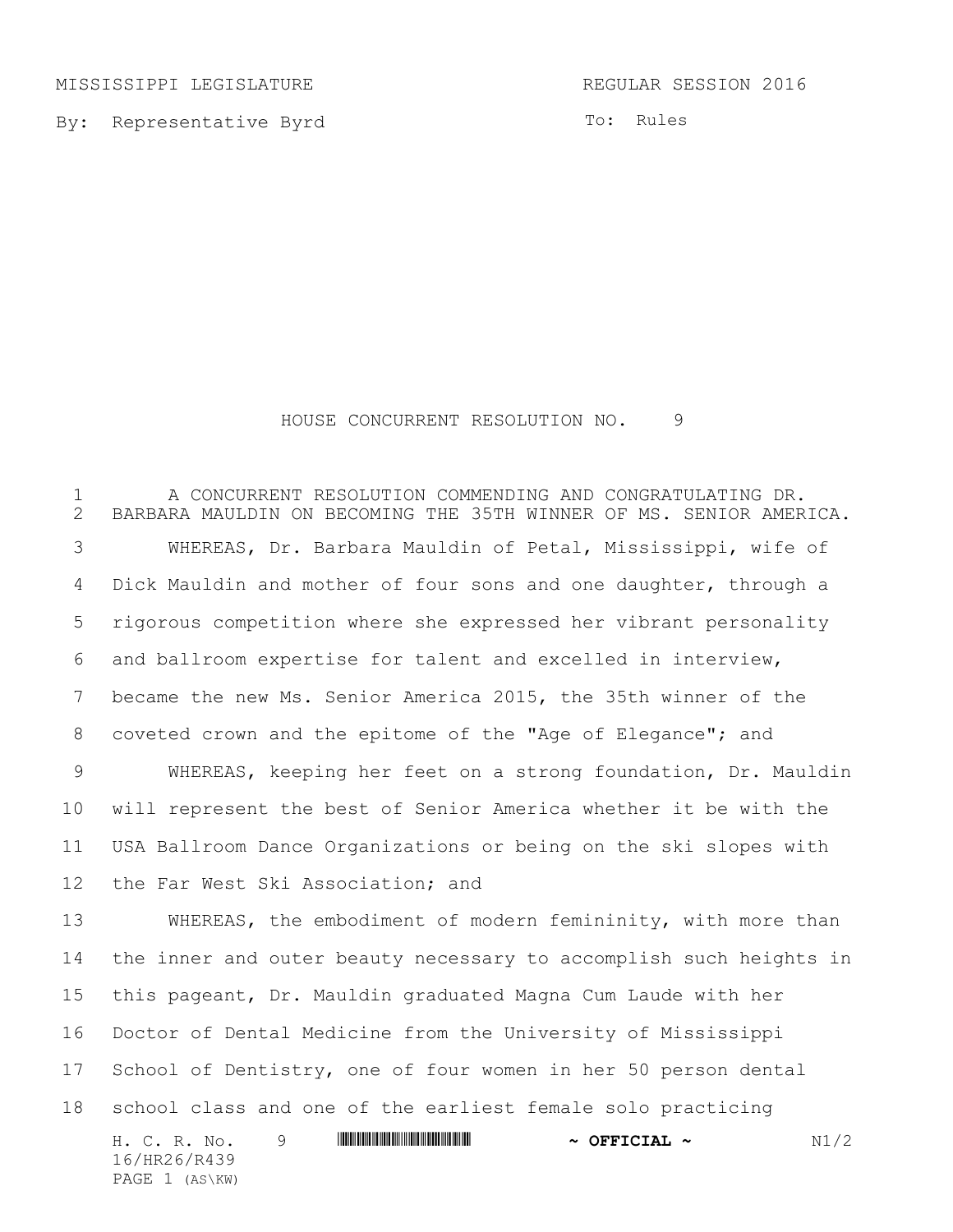general dentists in 1984, furthermore, she served as the only female Speaker of the House of Mississippi Dental Association; and WHEREAS, a devoted member of the Petal United Methodist Church, Dr. Mauldin lives out the guidance of Proverbs 31:8-9, "Speak up for those who cannot speak for themselves, for the 24 rights of all who are destitute. Speak up and judge fairly; defend the rights of the needy," through profound faith and laborious work: including volunteering with dental mission trips in Peru, Nicaragua and Honduras; serving as a volunteer dentist on Holland America cruise ships around the world; and winning the Rotary's highest award of Citation for Meritorious Service in 2007 for her efforts during Hurricane Katrina; and

 WHEREAS, not only has Dr. Mauldin torn down barriers encountered by women in the fields of medicine and ministry, she helped break the glass ceiling of the Rotarians by joining her local Rotary club the year they began to invite women to become members in 1989; she served in various offices in her district before she eventually served as Rotary International District 6840 Governor in 2013-2014, and she presently serves as weekly Rotary 101 chair of her local club; and

 WHEREAS, possessing an impressionable kindred spirit of inspired wisdom, Dr. Mauldin has a far-reaching and lasting effect on all whom she encounters, capitalizing on her dental profession, which places her in a path to encounter individuals from various

H. C. R. No. 9 **WILL BEET ALL AND A SEPT CIAL ~** 16/HR26/R439 PAGE 2 (AS\KW)